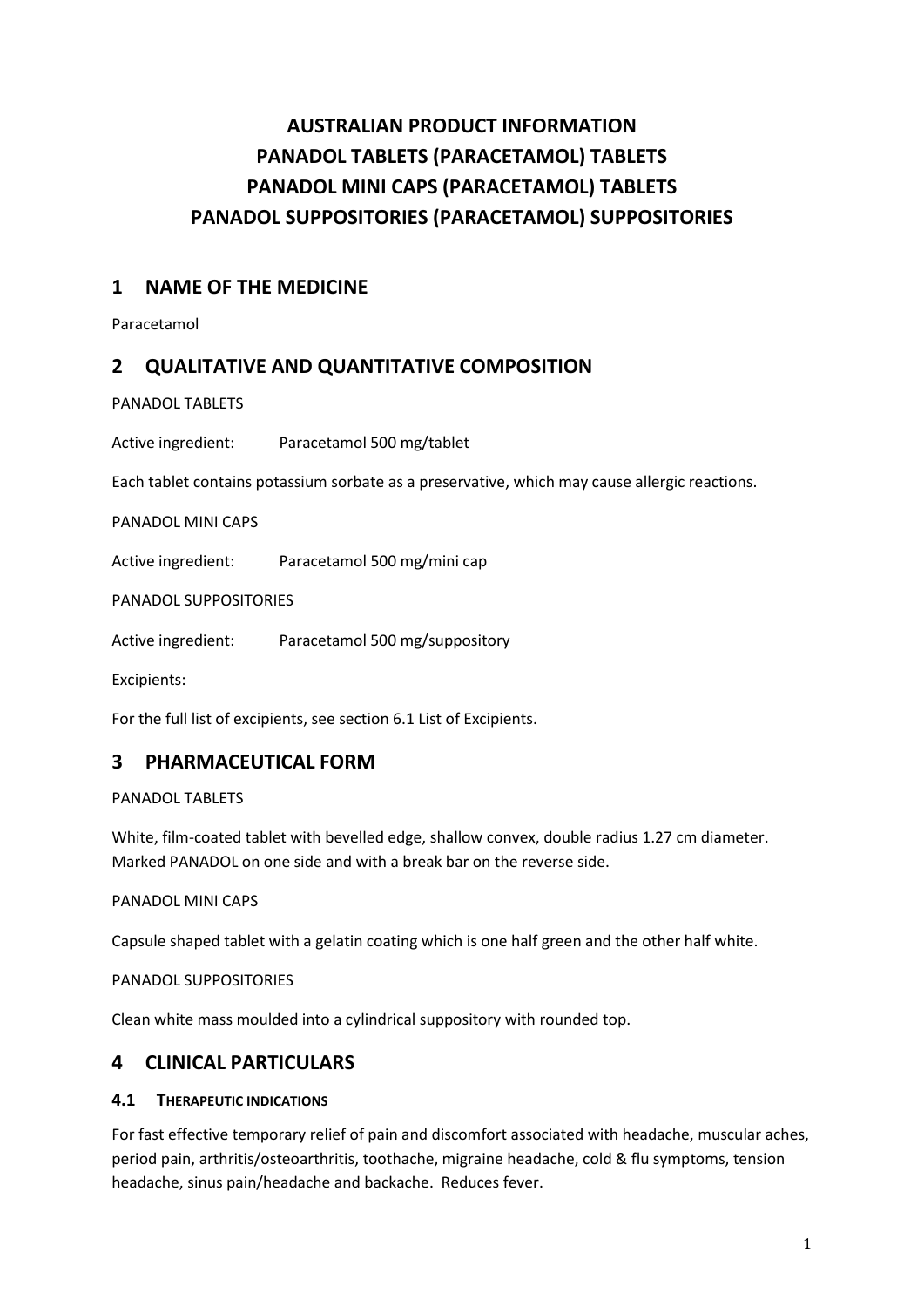### **4.2 DOSE AND METHOD OF ADMINISTRATION**

#### Table 1: Dose and method of administration

| Product                                                                                                                                                                                                          | 12 years to adults            | 7 to 12 years              | <b>Under 7 years</b> |  |
|------------------------------------------------------------------------------------------------------------------------------------------------------------------------------------------------------------------|-------------------------------|----------------------------|----------------------|--|
| PANADOL                                                                                                                                                                                                          | 1 to 2 tablets.               | $\frac{1}{2}$ to 1 tablet  | <b>Not</b>           |  |
| Tablets*                                                                                                                                                                                                         |                               |                            | recommended          |  |
|                                                                                                                                                                                                                  | Maximum daily dose: 8 tablets | Maximum daily dose: 4      |                      |  |
|                                                                                                                                                                                                                  |                               | tablets                    |                      |  |
| <b>PANADOL Mini</b>                                                                                                                                                                                              | 1 to 2 mini caps              | 1 mini cap                 | <b>Not</b>           |  |
| $Caps*$                                                                                                                                                                                                          |                               |                            | recommended          |  |
|                                                                                                                                                                                                                  | Maximum daily dose: 8 mini    | Maximum daily dose: 4 mini |                      |  |
|                                                                                                                                                                                                                  | caps in 24 hours              | caps in 24 hours           |                      |  |
| *To be taken orally with water or other fluid every four to six hours as required.                                                                                                                               |                               |                            |                      |  |
| Product                                                                                                                                                                                                          | 12 years to adults            | 10 to 12 years             | Under 10 years       |  |
| PANADOL                                                                                                                                                                                                          | 2 suppositories               | 1 suppository              | <b>Not</b>           |  |
| Suppositories <sup>+</sup>                                                                                                                                                                                       |                               |                            | recommended          |  |
|                                                                                                                                                                                                                  | Maximum daily dose: 8         | Maximum daily dose: 4      |                      |  |
|                                                                                                                                                                                                                  | suppositories in 24 hours     | suppositories in 24 hours  |                      |  |
| *To be inserted into the rectum up to 4 times in 24 hours as required. For ease of insertion,<br>the contract of the contract of the contract of the contract of the contract of the contract of the contract of |                               |                            |                      |  |

*suppository can be moistened just prior to insertion.*

#### *General Dosage Instructions:*

*Adults:* Do not use for more than a few days at a time without medical advice.

*Children 7-17 years:* Do not use for more than 48 hours except on medical advice.

- Should not be used with other paracetamol-containing products.
- Minimum dosing interval: 4 hours.
- If symptoms persist, medical advice must be sought.
- Do not exceed the stated dose.
- The lowest dose necessary to achieve efficacy should be used for the shortest duration of treatment.
- Minimum dosing interval: 4 hours.
- Maximum daily dose for children 12 years of age to adults: 4,000 mg.
- Keep out of sight and reach of children.

#### **4.3 CONTRAINDICATIONS**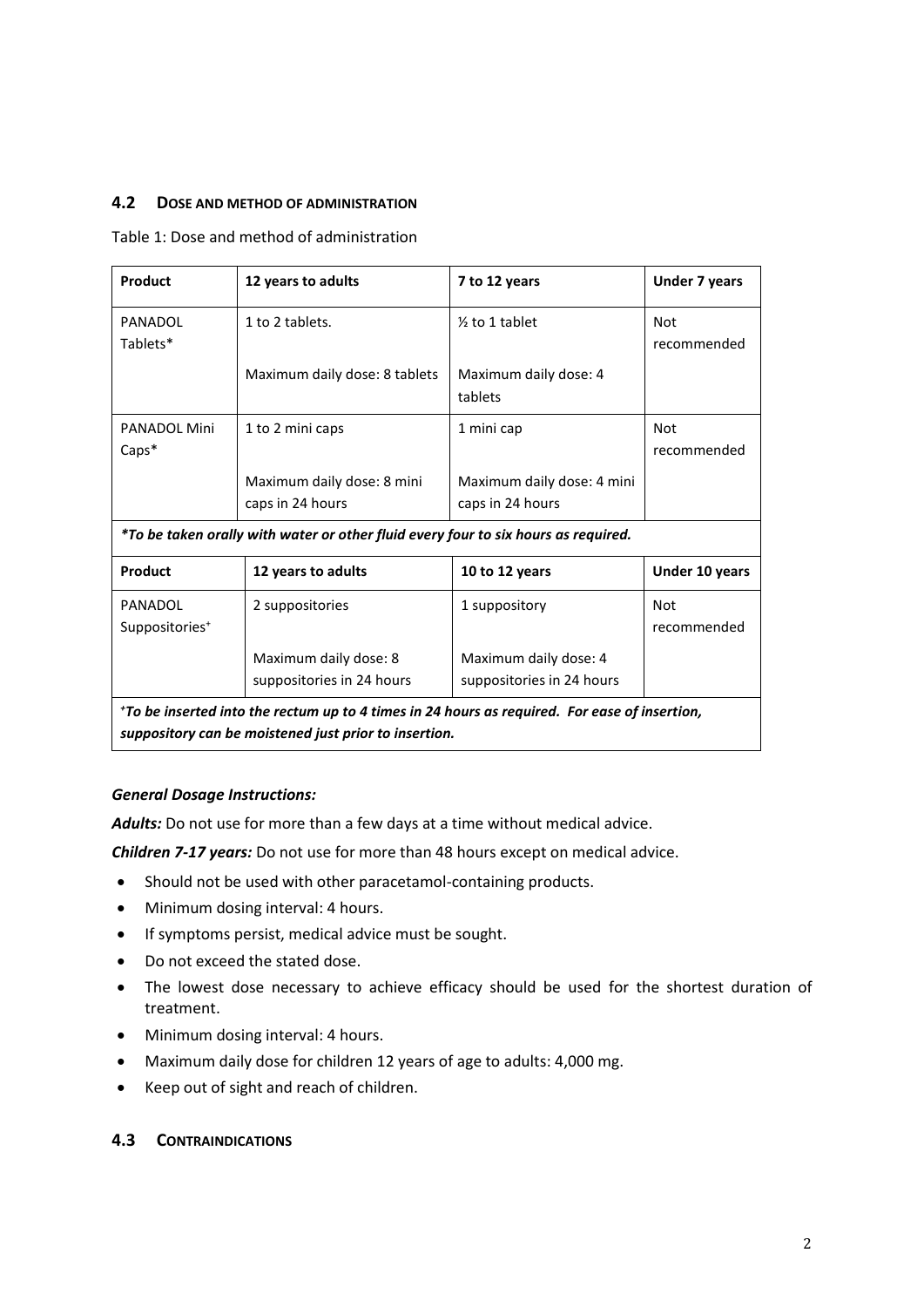Contraindicated in patients with a previous history of hypersensitivity to paracetamol or to any of the excipients.

### **4.4 SPECIAL WARNINGS AND PRECAUTIONS FOR USE**

#### **Identified precautions**

Contains paracetamol. Do not use with any other paracetamol- containing products. The concomitant use with other products containing paracetamol may lead to an overdose.

Paracetamol overdose may cause liver failure which may require liver transplant or lead to death.

If symptoms persist, medical advice must be sought.

Keep out of sight and reach of children.

### **Use in hepatic impairment**

Paracetamol should be used with caution in patients with impaired liver function: Underlying liver disease increases the risk of paracetamol-related liver damage.

Patients who have been diagnosed with liver impairment must seek medical advice before taking this medication.

Cases of hepatic dysfunction/failure have been reported in patients with depleted glutathione levels, such as those who are severely malnourished, anorexic, have a low body mass index, are chronic heavy users of alcohol or have sepsis.

In patients with glutathione depleted states the use of paracetamol may increase the risk of metabolic acidosis.

#### **Use in renal impairment**

Paracetamol should be used with caution in patients with impaired kidney function: Administration of paracetamol to patients with moderate to severe renal impairment may result in accumulation of paracetamol conjugates.

Patients who have been diagnosed with kidney impairment must seek medical advice before taking this medication.

#### **Use in the elderly**

No data available.

#### **Paediatric use**

PANADOL Tablets and PANADOL Mini Caps are not recommended for children under seven years of age.

PANADOL Suppositories are not recommended for children under 10 years of age.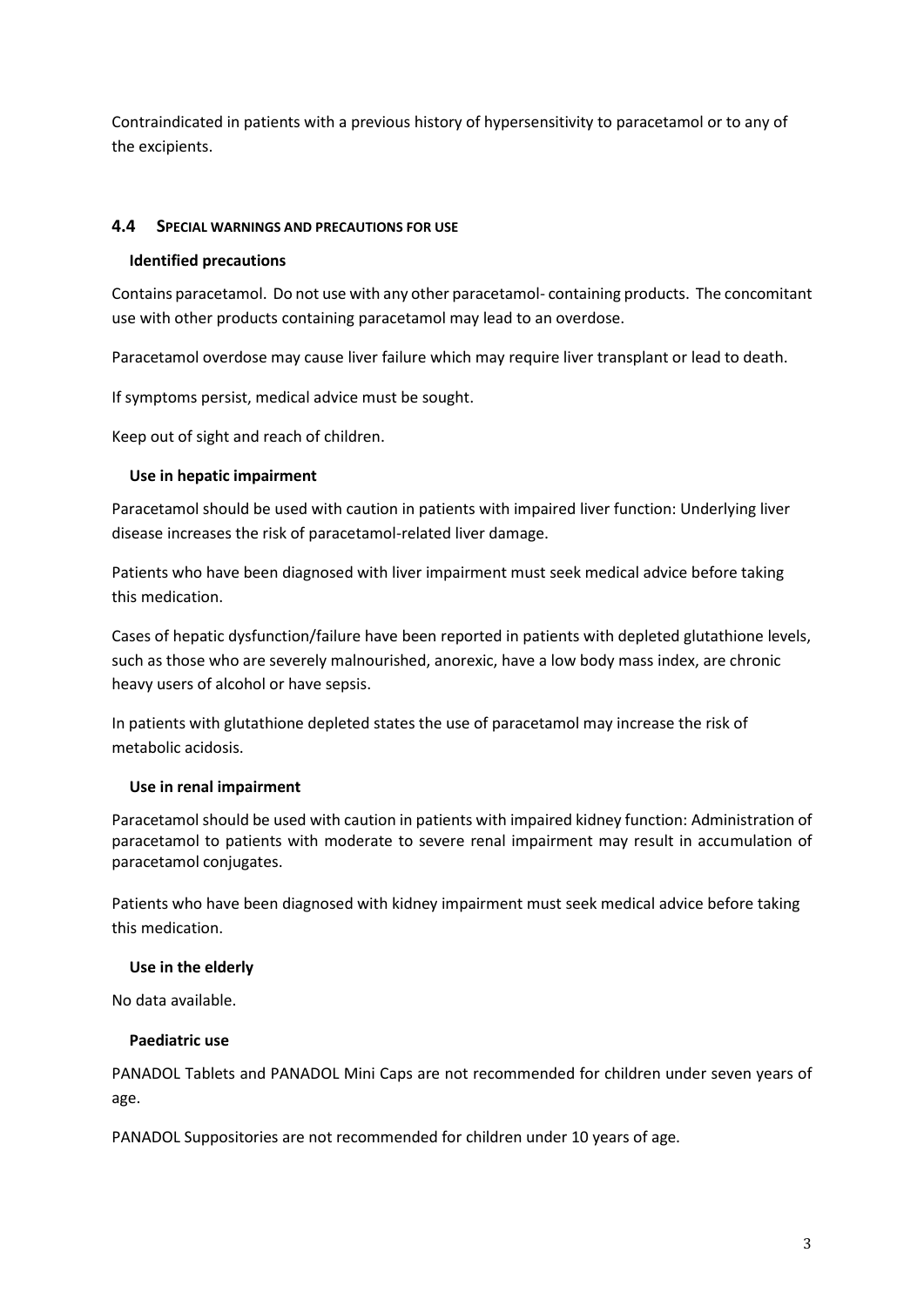### **Effects on laboratory tests**

No data available.

### **4.5 INTERACTIONS WITH OTHER MEDICINES AND OTHER FORMS OF INTERACTIONS**

The following interactions with paracetamol have been noted:

The anticoagulant effect of warfarin and other coumarins may be enhanced by prolonged regular daily use of paracetamol with increased risk of bleeding; occasional doses have no significant effect. Anticoagulant dosage may require reduction if paracetamol and anticoagulants are taken for a prolonged period of time.

Paracetamol absorption is increased by substances that increase gastric emptying, e.g. metoclopramide.

Paracetamol absorption is decreased by substances that decrease gastric emptying, e.g. propantheline, antidepressants with anticholinergic properties, and narcotic analgesics.

Paracetamol may increase chloramphenicol concentrations.

The risk of paracetamol toxicity may be increased in patients receiving other potentially hepatotoxic drugs or drugs that induce liver microsomal enzymes such as alcohol and anticonvulsant agents.

Paracetamol excretion may be affected and plasma concentrations altered when given with probenecid.

Cholestyramine reduces the absorption of paracetamol if given within 1 hour of paracetamol.

#### **4.6 FERTILITY, PREGNANCY AND LACTATION**

#### **Effects on fertility**

No data available.

#### **Use in pregnancy – Pregnancy Category A**

As with the use of any medicine during pregnancy, pregnant women should seek medical advice before taking paracetamol. The lowest effective dose and shortest duration of treatment should be considered.

Paracetamol has been taken by a large number of pregnant women and women of childbearing age without any proven increase in the frequency of malformations or other direct or indirect harmful effects on the foetus having been observed.

#### **Use in lactation**

Paracetamol is excreted in small amounts (<0.2%) in breast milk. Maternal ingestion of paracetamol in usual analgesic doses does not appear to present a risk to the breastfed infants. Available published data do not contraindicate breastfeeding.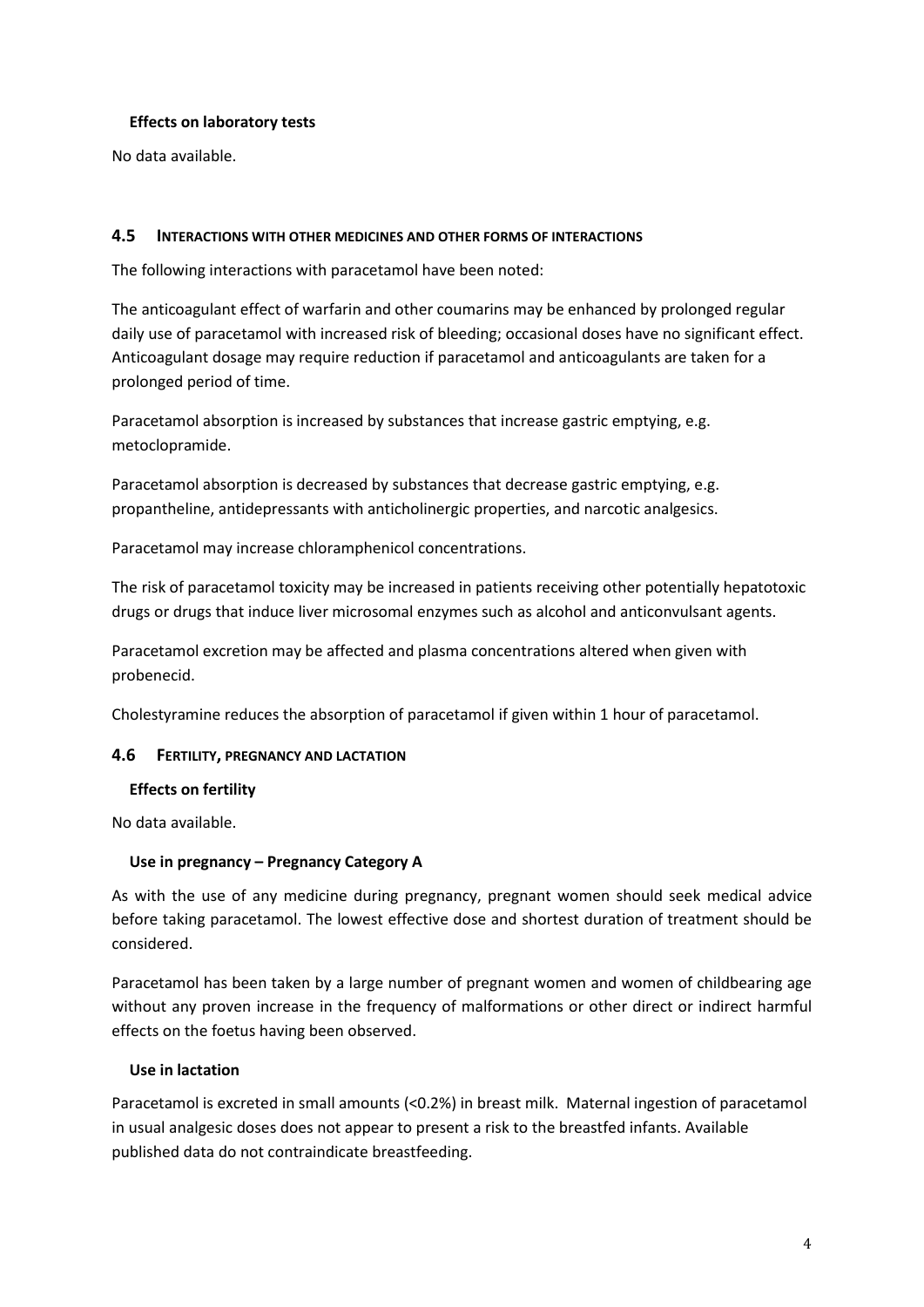### **4.7 EFFECTS ON ABILITY TO DRIVE AND USE MACHINES**

The effects of this medicine on a person's ability to drive and use machines were not assessed as part of its registration.

### **4.8 ADVERSE EFFECTS (UNDESIRABLE EFFECTS)**

### **Reporting suspected adverse effects**

Reporting suspected adverse reactions after registration of the medicinal product is important. It allows continued monitoring of the benefit-risk balance of the medicinal product. Healthcare professionals are asked to report any suspected adverse reactions at [www.tga.gov.au/reporting](http://www.tga.gov.au/reporting-problems)[problems.](http://www.tga.gov.au/reporting-problems)

Adverse events from historical clinical trial data are both infrequent and from small patient exposure. Accordingly, events reported from extensive post-marketing experience at therapeutic/labelled doses and considered attributable are tabulated below by System Organ Class and frequency.

The following convention has been utilised for the classification of undesirable effects: very common (≥1/10), common (≥1/100, <1/10), uncommon (≥1/1,000, <1/100), rare (≥1/10,000, <1/1,000), very rare (<1/10,000), not known (cannot be estimated from available data).

Adverse event frequencies have been estimated from spontaneous reports received through postmarketing data.

| <b>Body System</b>                                 | <b>Undesirable Effect</b>                                                                                                                                            | <b>Frequency</b> |
|----------------------------------------------------|----------------------------------------------------------------------------------------------------------------------------------------------------------------------|------------------|
| Blood and lymphatic<br>system disorders            | Thrombocytopenia                                                                                                                                                     | Very rare        |
| Immune system disorders                            | Anaphylaxis<br>Cutaneous hypersensitivity reactions including,<br>among others, skin rashes, angioedema, Stevens<br>Johnson syndrome and Toxic Epidermal Necrolysis. | Very rare        |
| Respiratory, thoracic and<br>mediastinal disorders | Bronchospasm, especially in patients sensitive to<br>aspirin and other NSAIDS                                                                                        | Very rare        |
| Hepatobiliary disorders                            | Hepatic dysfunction                                                                                                                                                  | Very rare        |

### Table 2: Post marketing data

### **4.9 OVERDOSE**

If an overdose is taken or suspected, contact the Poisons Information Centre immediately for advice (131 126), or the patient should go to the nearest hospital straight away. This should be done even if they feel well because of the risk of delayed, serious liver damage.

### **Treatment**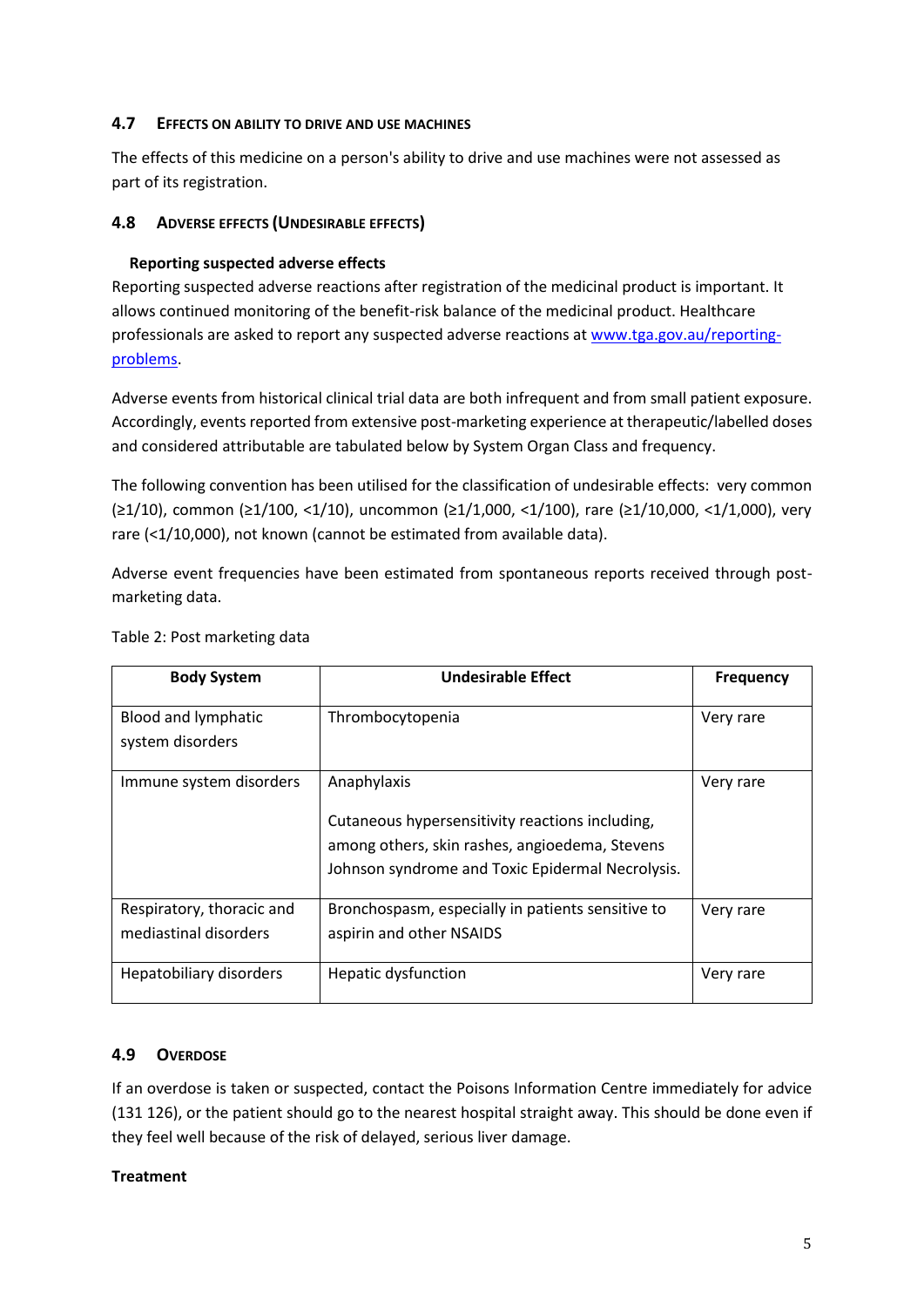Immediate medical management is required in the event of an overdose, even if the symptoms of overdose are not present.

Paracetamol overdose may cause liver failure which may require liver transplant or lead to death. Acute pancreatitis has been observed, usually with hepatic dysfunction and liver toxicity.

Administration of N-acetylcysteine may be required.

Activated charcoal may reduce absorption of paracetamol if given within one hour after oral ingestion. In patients who are not fully conscious or have impaired gag reflex, consideration should be given to administering activated charcoal via a nasogastric tube, once the airway is protected.

# **5 PHARMACOLOGICAL PROPERTIES**

### **5.1 PHARMACODYNAMIC PROPERTIES**

### **Mechanism of action**

Paracetamol is a para-aminophenol derivative that exhibits analgesic and anti-pyretic activity. It does not possess anti-inflammatory activity. Its mechanism of action is believed to include inhibition of prostaglandin synthesis, primarily within the central nervous system. It is given by mouth or rectally (suppositories) for mild to moderate pain and to reduce fever.

### **Clinical trials**

No data available.

### **5.2 PHARMACOKINETIC PROPERTIES**

### **Absorption**

Paracetamol is rapidly and almost completely absorbed from the gastrointestinal tract with peak plasma concentration occurring about 10 to 60 minutes after oral administration. Food intake delays paracetamol absorption. Following rectal administration of paracetamol, there is considerable variation in peak plasma concentrations attained, and time to reach peak plasma concentrations is substantially longer than after oral administration.

### **Distribution**

Paracetamol is distributed into most body tissues. Binding to the plasma proteins is minimal at therapeutic concentrations but increases with increasing doses.

### **Metabolism**

Paracetamol is metabolised extensively in the liver and excreted in the urine mainly as inactive glucuronide and sulphate conjugates.

The metabolites of paracetamol include a minor hydroxylated intermediate which has hepatotoxic activity. This intermediate metabolite is detoxified by conjugation with glutathione. However, it can accumulate following paracetamol overdosage (more than 150 mg/kg or 10 g total paracetamol ingested) and, if left untreated, can cause irreversible liver damage.

Paracetamol is metabolised differently by infants and children compared to adults, the sulphate conjugate being predominant.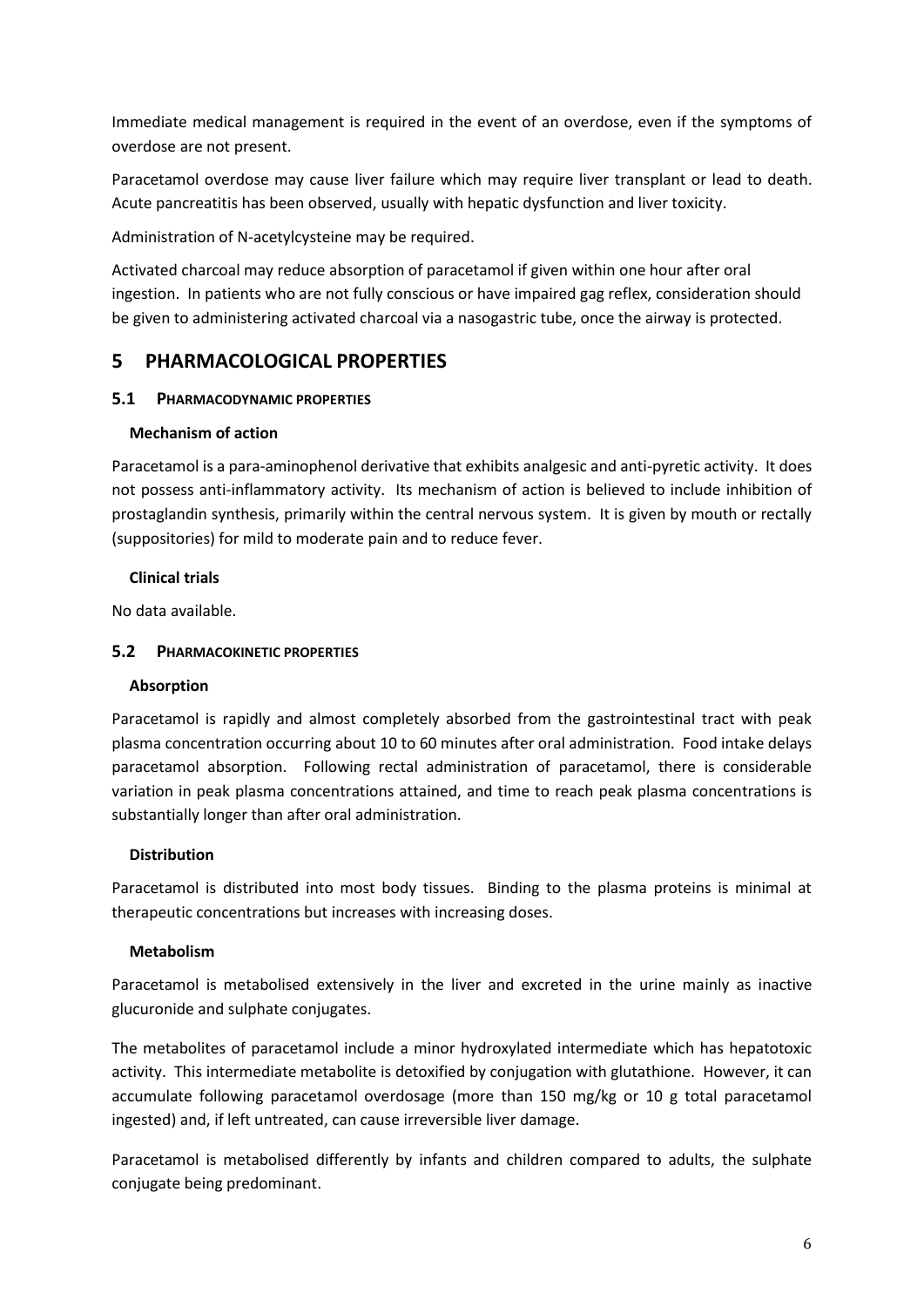#### **Excretion**

Paracetamol is excreted in the urine mainly as the inactive glucuronide and sulphate conjugates. Less than 5% is excreted unchanged. The elimination half-life varies from about one to three hours. Approximately 85% of a dose of paracetamol is excreted in urine as free and conjugated paracetamol within 24 hours after ingestion.

### **5.3 PRECLINICAL SAFETY DATA**

### **Genotoxicity**

No data available.

### **Carcinogenicity**

No data available.

## **6 PHARMACEUTICAL PARTICULARS**

### **6.1 LIST OF EXCIPIENTS**

### **PANADOL TABLETS**

Excipients: Starch – pregelatinised maize, Starch – maize, Talc – purified, Stearic acid, Hypromellose, Povidone, Glycerol triacetate, Potassium sorbate, Carnauba wax

#### **PANADOL MINI CAPS**

Excipients: Gelatin capsules hard, Starch – pregelatinised maize, Croscarmellose sodium, Povidone, Stearic acid, Hypromellose, Titanium dioxide, Quinoline yellow, Brilliant blue FCF, Allura red AC

#### **PANADOL SUPPOSITORIES**

Excipients: Hard fat

### **6.2 INCOMPATIBILITIES**

Incompatibilities were either not assessed or not identified as part of the registration of this medicine.

### **6.3 SHELF LIFE**

In Australia, information on the shelf life can be found on the public summary of the Australian Register of Therapeutic Goods (ARTG). The expiry date can be found on the packaging.

#### **6.4 SPECIAL PRECAUTIONS FOR STORAGE**

PANADOL TABLETS Store below 30°C.

PANADOL MINI CAPS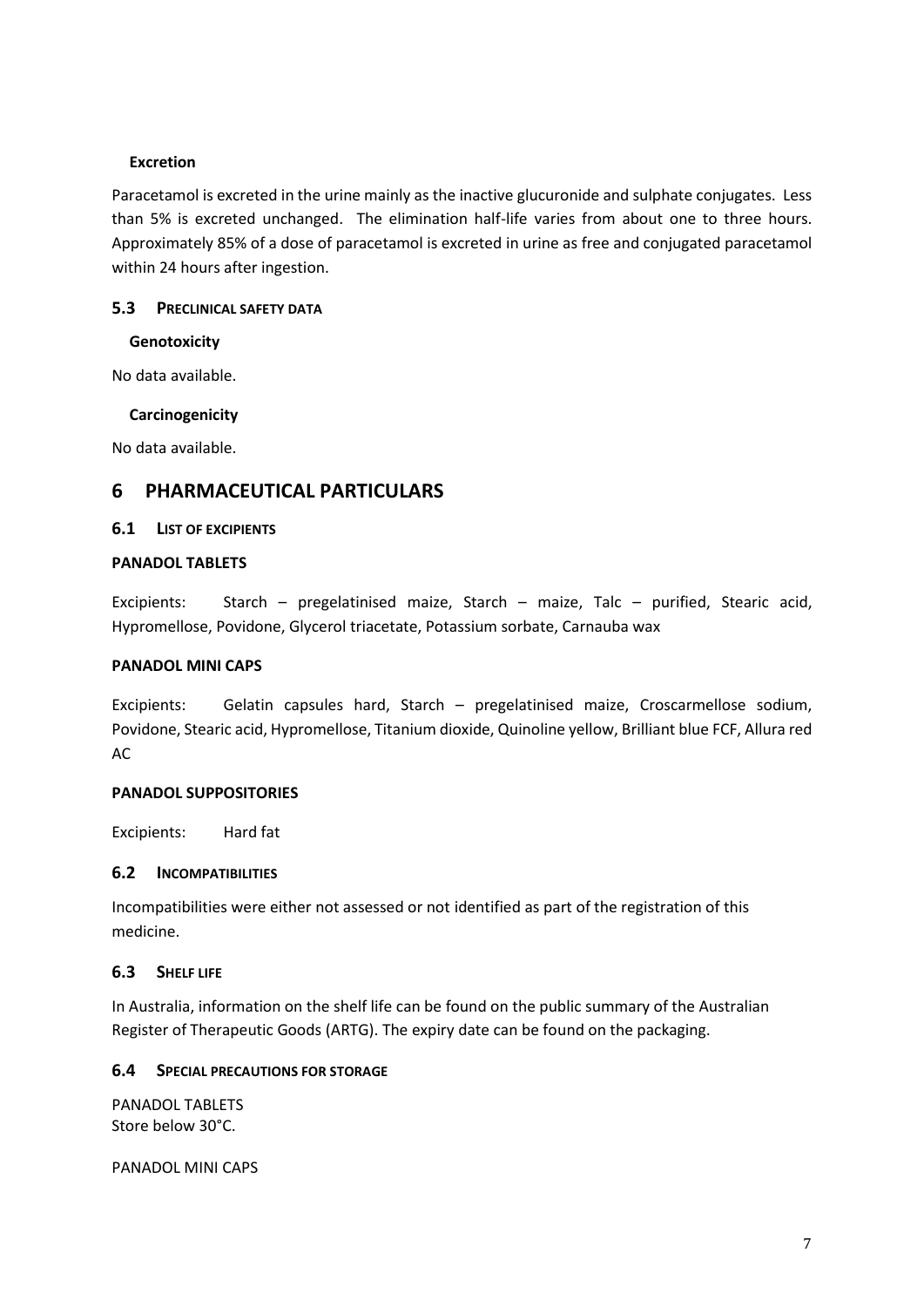Store below 25°C.

PANADOL SUPPOSITORIES Store below 30°C.

#### **6.5 NATURE AND CONTENTS OF CONTAINER**

PANADOL TABLETS Blister packs of 2, 12, 20, 50 and 100 tablets.

PANADOL MINI CAPS Blister packs of 12, 20 and 48 tablets.

PANADOL SUPPOSITORIES Strip packs of 24 suppositories.

#### **6.6 SPECIAL PRECAUTIONS FOR DISPOSAL**

In Australia, any unused medicine or waste material should be disposed of in accordance with local requirements.

#### **6.7 PHYSICOCHEMICAL PROPERTIES**

### **Chemical structure**



#### **CAS number**

103-90-2

### **7 MEDICINE SCHEDULE (POISONS STANDARD)**

Packs of 20 tablets or Mini Caps or less – Unscheduled

Packs larger than 20 tablets or Mini Caps – S2, Pharmacy Medicine

Suppositories – S2, Pharmacy Medicine

### **8 SPONSOR**

GlaxoSmithKline Consumer Healthcare Australia 82 Hughes Avenue Ermington NSW 2115

Telephone: 02 9684 0888 Website[: www.gsk.com.au](http://www.gsk.com.au/)